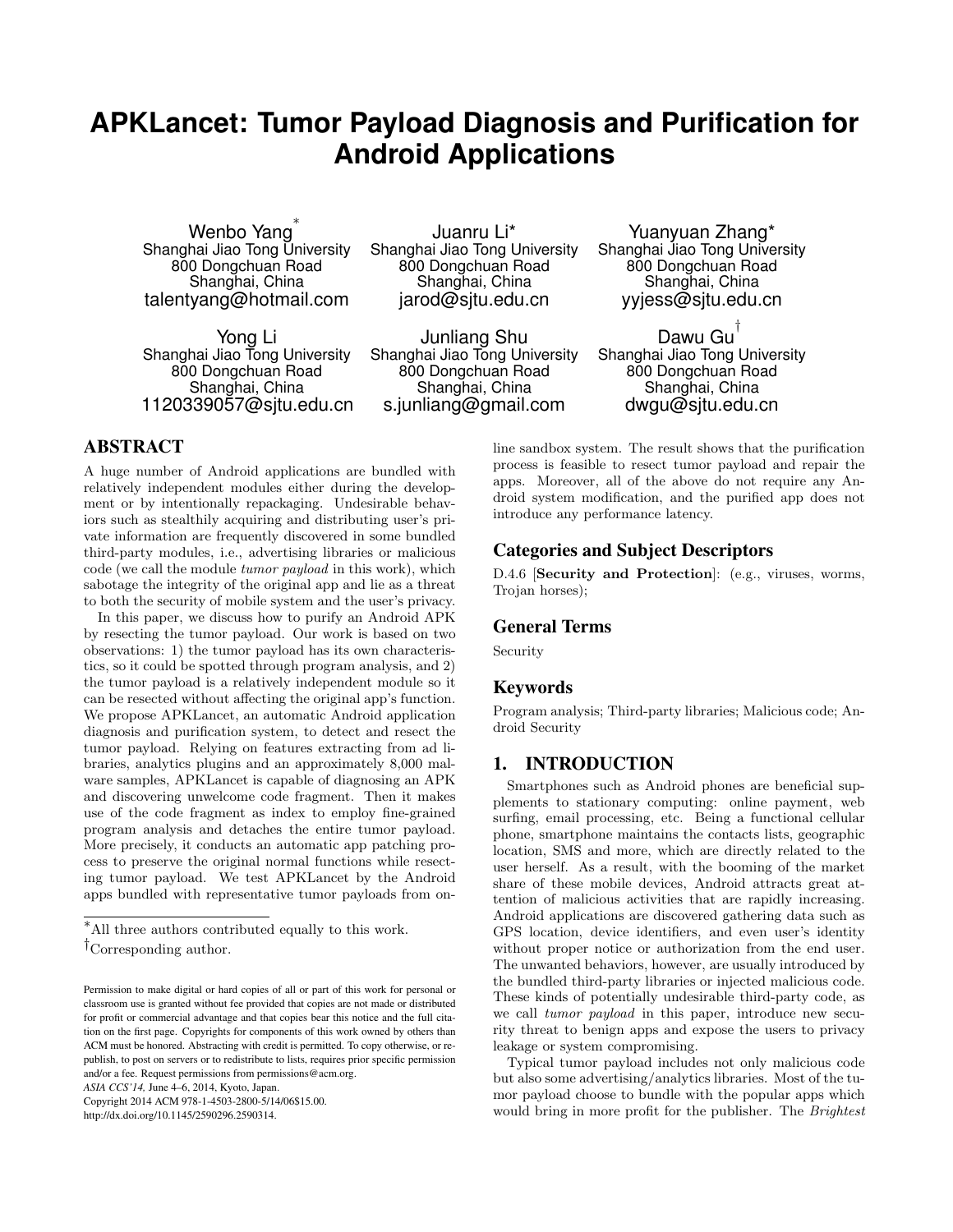Flashlight Free app for Android, which has been downloaded between 50 to 100 million times, has been secretly sending location and device data to advertisers[\[5\]](#page-10-0). For third-party ad libraries or analytics plugins that seem to be benign, they may also introduce potential security breaches. For instance, ad libraries have been observed the behavior of downloading code over HTTP and dynamically loading and executing at runtime without checking the integrity[\[3\]](#page-10-1). Attacker may hijack the network and replace the executable with malicious code.

Due to the fact that Android apps are vulnerable to repackaging attack, tumor payload bundling becomes even more popular. Attackers could simply modify the apps using sophisticated decompilation tools to inject extra code or change the user interface through tweaking resource files. According to Zhou and Jiang's study[\[24\]](#page-11-0), about 86.0% of the malwares they analyzed are repackaged versions of legitimate apps with malicious payloads. BitDefender's survey on Google Play[\[1\]](#page-10-2) shows that more than 4,000 apps out of about 420,000 apps are plagiarized or simply re-engineered from other app developers, adding new advertising SDK to original apps for profit. In third-party application market, the situation is even worse. The experiment in[\[23\]](#page-11-1) displays the fact that 5% to 13% of apps hosted on these studied marketplaces are repackaged. Since bundling tumor payload with an app is becoming a common phenomenon in Android ecosystem, tackling the tumor payload is not only the issue of protecting the secure execution environment of Android app, or of constraining the undesirable behavior, but also of protecting the ecosystem of the Android OS.

From the end users point of view, not only do they want to detect but also to forbid the imposed function (mostly from the tumor payload) while remaining the expected app function. Several studies on detecting the tumor payload have been proposed at module level pairwise comparison and large-scale analysis[\[8,](#page-10-3) [9,](#page-10-4) [14,](#page-11-2) [22\]](#page-11-3). The issue here is how to repress the undesirable behaviors and restore a purified app to its normal status.

A coarse-grained approach is to forbid the unnecessary permissions that tumor payload has declared. Android OS grants and controls the permissions to an entire APK, so the injected tumor payload shares the same privilege that the original APK has declared. Avoiding declaring unnecessary permission could somehow protect the apps from permission abuse by malicious activities, but notice that many apps provide their own function based on privileged permissions, and the injected code itself could share those permissions to conduct malicious activities, so this method is not recommended.

There also exist several fine-grained access control approaches[\[15,](#page-11-4) [10,](#page-10-5) [20\]](#page-11-5) by rewriting the APK and inserting instrumentation routines to monitor the API invocation and dynamically applying security countermeasures when detecting threats. We should notice that these countermeasures do not account for the fact that APK is composed of modules of equal status but treated as an entire package. So it still goes to the end user's judgment call on granting permission to the "benign" or "malicious" functions in the APK. This is a difficult task even for the savvy user with the help of advanced information flow analysis, not to mention the nonsavvy users who have little knowledge on the mechanism behind the veil. An alternative approach suggests to isolate the unwanted code (typically, the advertising libraries)

and execute it in another process with limited privilege[\[21,](#page-11-6) [18,](#page-11-7) [17\]](#page-11-8). The advantage is to ensure the function of legally inserted third-party advertising libraries to bring profit to developers. The problem is that it commonly requires Android system modification and thus is difficult to implement.

We found that in most cases tumor payload is simply inserted as an independent module (otherwise the decompilation and re-compilation process may fail and it will be hard to be deployed in large scale) in APK files. When executed, this module runs in a separated work flow and is loosely relevant to the original work flow. Moreover, the styles of integration of the tumor payload are limited and usually the integrating procedure is reversible. Thus, it is able to purify an app through properly analyzing the way of integration and precisely locating and resecting the tumor payload.

In this paper we propose APKLancet, a tumor payload diagnosis and purification system for Android app. AP-KLancet is an APK rewriting system focusing on resecting tumor payload (the resecting process is called purification in this work) and further repairing the purified app after the resecting. It diagnoses an APK to spot potential tumor code with tumor payload feature database. Then it partitions the entire tumor payload with program analysis. Rather than directly cutting the tumor code off and leaves the normal function unchanged, APKLancet will automatically detect the integration style of the tumor payload and correspondingly patches the APK file to prove that it can work properly after the purification. Finally, APKLancet conducts a verification process to assure that the purification does resect the unwanted behavior, and the operated app is able to work properly.

The contributions of this work include:

- We conduct a systematic study on the characteristics of different kinds of tumor payload as ad libraries, analytics plugins and malicious code. This serves as a first step towards resecting the tumor payload. Based on this study, we summarize typical integration styles of the tumor payload. We propose an effective purification and restoration process that adopts different strategies to trim the tumor payload and sew the APK back.
- We build a tumor payload feature database using the knowledge of ad libraries, analytics plugins and an approximately 8,000 malware samples to help finding suspicious code fragment in the app. The diagnosed suspicious code fragment is then used as index to partition the entire tumor payload from the app using code and data dependency analysis.
- The proposed APK purification approach directly operates on apps and does not need to modify the system. Compared with other access control schemes, our purification approach operated by APKLancet does not bring any extra runtime overhead to either the app or the system.
- We evaluated the effect of resecting a variety of representative tumor payloads such as malicious code Geinimi and ad library *Wooboo*. Our work shows that tumor payload is able to be split. Based on this fact, APKLancet provides a novel way of access control at the code level.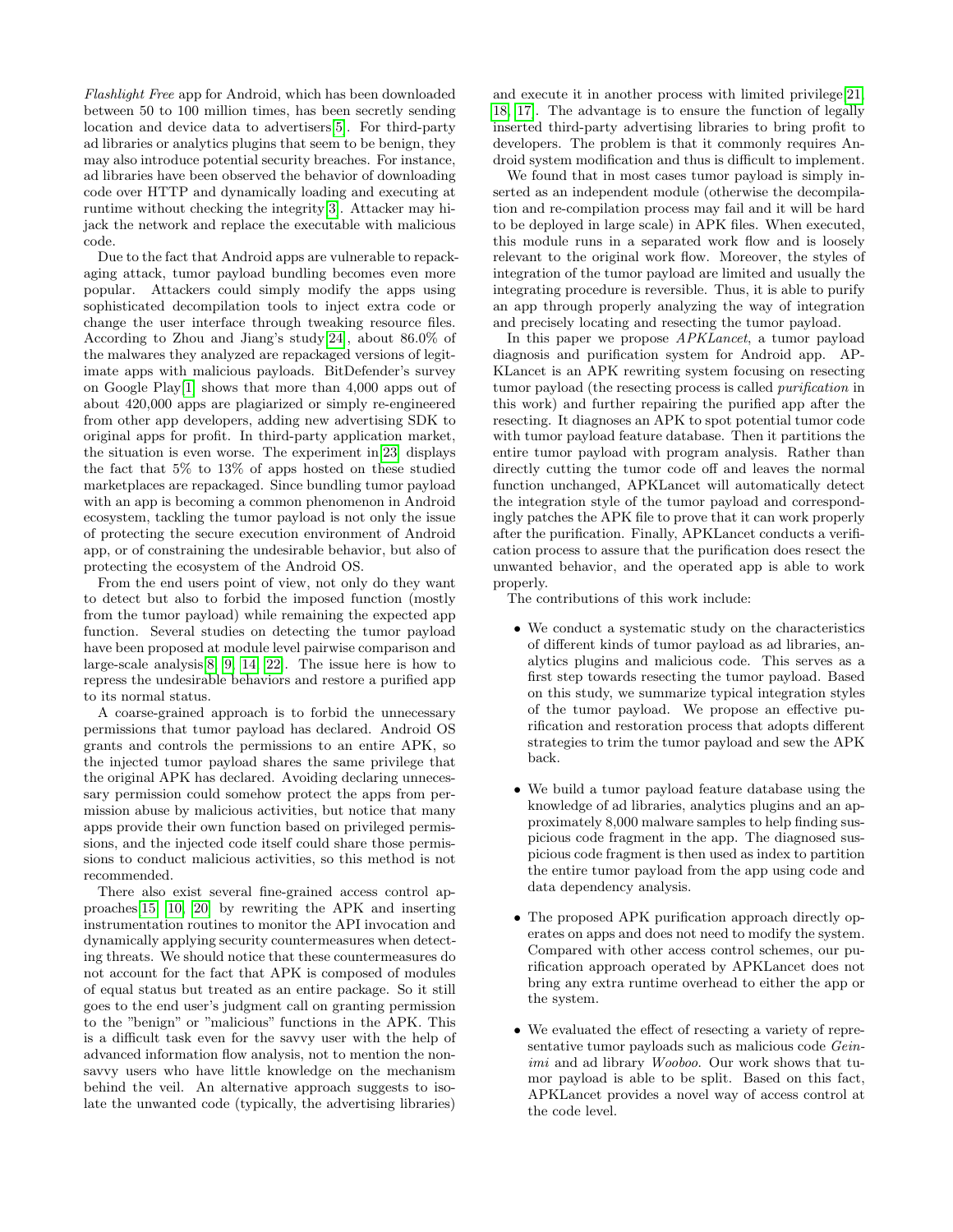# 2. PRELIMINARIES

# 2.1 Tumor Payload

We define the term of tumor payload as the code that is loosely linked to the primary function of the host app and performs undesirable behaviors (e.g., collecting information without proper notice or authorization from the end user). Malicious code, ad libraries and analytics plugins that contain privacy-violated function (although they may bring profit to developer or help collecting information) can all be regarded as tumor payload.

#### *2.1.1 Malicious Code*

Among all kinds of potentially unwanted code, malicious code is perhaps the most dangerous one. Malicious code refers to the code that intentionally conducts undesirable behaviors without approval. On Android OS, malicious code has evolved from simple functions such as sending SMS without the authorization to sophisticated functions such as getting root privileges by exploits, receiving and executing commands from remote server. More works[\[12,](#page-10-6) [19\]](#page-11-9) have described the details on such threats caused by malicious code. One example is the Geinimi malware, the first sophisticated malware for Android found in the wild in 2010. Many legitimate apps are infected by being repackaged and the malicious code that includes a backdoor-like functionality. Following Geinimi, the repackaging-based infections were soon arising by other variants such as the Trojan ADRD. Researchers found that 86.0% repackaged apps have included malicious payloads after analyzing more than 1200 Android malware samples in 49 different malware families[\[24\]](#page-11-0).

#### *2.1.2 Ad Library*

Ad library is the most common third-party code among Android apps. According to [\[2\]](#page-10-7), about 50% of the apps contain at least one ad library. Although users dislike ads popping in their apps, developers can gain profit from it (by user's clicking the ads) so it is not reasonable to classify the ad library as malicious code. However, if an app without advertising is modified by injecting ad library for profit, the intellectual property rights of the original author are violated, which harms the whole Android ecosystem. In this situation, the injected library is obviously considered to be unwanted code by both the end users and the developers.

## *2.1.3 Analytics Plugin*

Being different from the ad library, analytics plugin is to help developer collect user engagement data from their applications and make decision according to huge amount of collected information. For instance, the Google Analytics SDK for Android can help Android developers to collect data such as the number of active users, location of the users who use the application, etc. Analytics plugin generally runs in background and does not intervene in any operation at the front-end. Same as ad lib, analytics plugin should not be defined as malicious code. The potential risk of analytic plugin is that it may collect data related to user's privacy.

#### 2.2 Observations

Tumor payload has obvious characteristics. From the viewpoint of program analysis, the tumor payload is a module that is loosely linked to the primary function of the host app and can be effectively partitioned[\[22\]](#page-11-3). From the perspective of pattern matching, typical tumor payload often contains special meta-data information declared in the xml file of the APK. And from the viewpoint of behavior monitoring, tumor payload generally involves privileged permission requirement and sensitive API invoking.

Another observation is that although tumor payloads may be various, they are basically using the same repackaging techniques, and most repackaging processes are reversible. The typical repackaging process involves unpacking the original APK to extract bytecode part and resource part, decompiling bytecode, modifying existing code (injecting new code) and resource files, and repacking the modified contents into a new package. Most of the repackaging procedures do not make too much modification to the inside of the original code but only add extra functional modules due to the applicability and dissemination. The function of the original APK is often preserved, and the injected code is normally a third-party module that is well encapsulated. Therefore, it is feasible to split the tumor payload from the app and purify the host app because the injection is detachable.

## 3. APK PURIFICATION

APK purification is the process of resecting tumor code from an app. The goal is to resect the undesirable behaviors brought by the tumor code while preserving the original function. It relies on the observation that tumor code is not tightly interweaving with the major function of the APK. To this end, we propose APKLancet, a tumor code excision system to conduct the app purification process. AP-KLancet's work flow consists of four stages(Fig [1\)](#page-3-0). At the first stage APKLancet mainly relies on existing tumor code features to diagnose the APK file and filter out possible code fragment related to tumor payload. At the second stage the filtered suspicious code fragment is used as index to partition the entire tumor payload from the benign code, the partitioning process is conducted using program analysis. The third stage is tumor code resection. The main purpose of this stage is to resect the tumor payload, and patch the benign code of the APK to prove the correctness of the normal control flow. Final stage, the purified APK is verified and the effect of tumor payload resection is measured.

## 3.1 The APKLancet System

APKLancet fulfils tumor payload excision task. The AP-KLancet system contains three main components: APK analyzer, APK rewriter and APK verifier.

#### *3.1.1 APK Analyzer*

The APK analyzer of APKLancet is used to analyze APK file comprehensively. The implementation is based on Androguard[\[11\]](#page-10-8). The APK analyzer parses manifest file and resource files to acquire declaration information of an app. Relying on a feature database built from existing knowledge of tumor payload, it then locates suspicious code fragment and partitions the entire tumor code payload according to the results from smali code analysis. Moreover, it analyzes the type of tumor payload and conducts a patching process to prove the purified APK work properly.

#### *3.1.2 APK Rewriter*

The APK rewriter is responsible for unpacking and decompiling APK file, and repacking the purified file into a new app. It is mainly based on APKtool[\[4\]](#page-10-9). The APK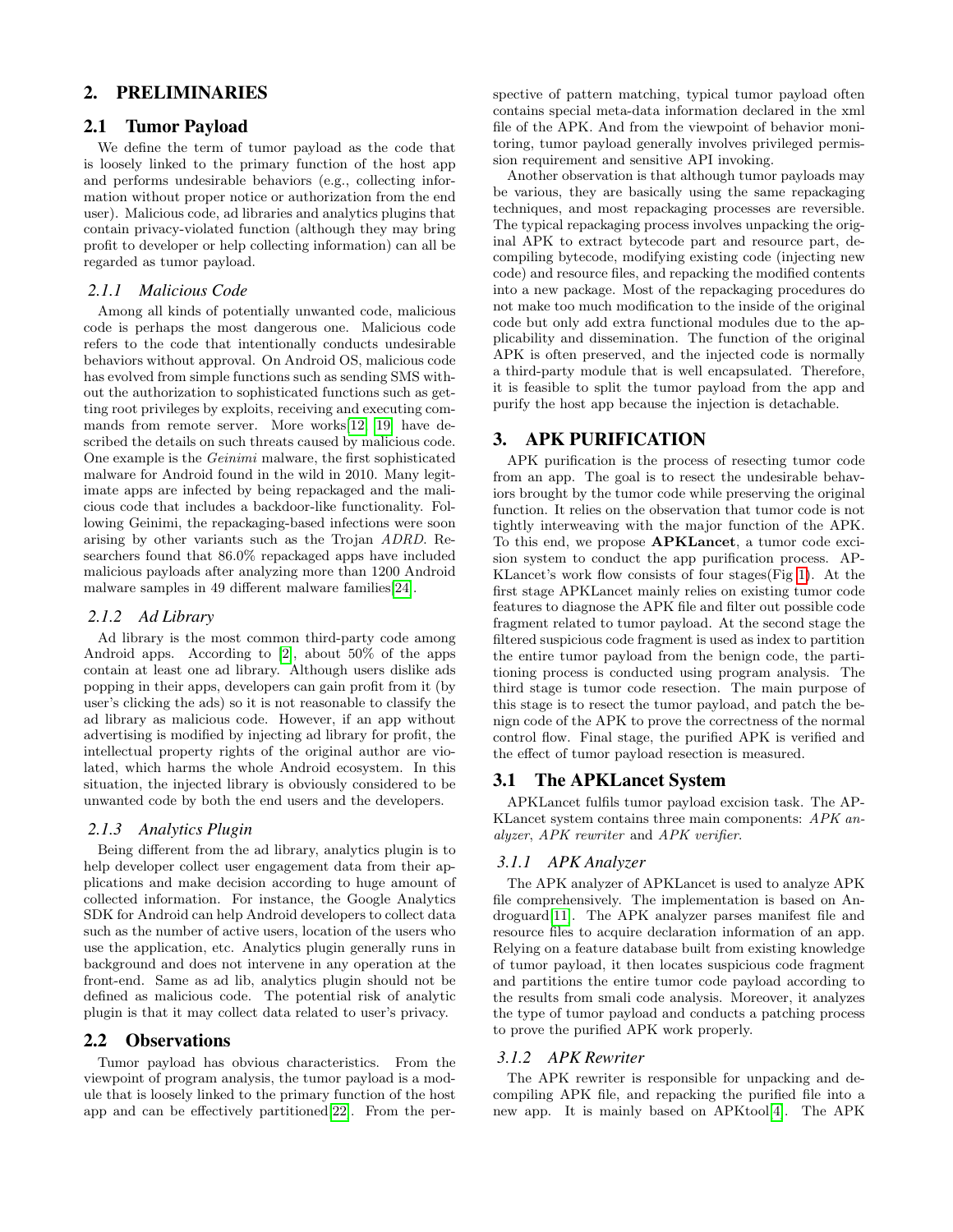

Figure 1: APK purification process

rewriter first unpacks the target APK file and decompiles the executable part into smali code, decoding manifest file and related resource files for the APK analyzer. Then, it receives the analyzing results from the APK analyzer, resects the tumor payload and repairs the "incision" in remained benign part. Finally, it reassembles the purified files into a new app.

#### *3.1.3 APK Verifier*

The APK verifier is mainly an automatic Android logging system to record and analyze app's execution status. It validates the purified app through dynamically recording its log output and corresponding events such as network access, and captures any possible exception that is introduced.

## 3.2 APK Diagnosis

To detect suspicious tumor payload, APKLancet conducts an approach that relies on existing knowledge database rather than analyzing the characteristics. The reason is that resecting tumor code from an app is aggressive and risky compared with solely detecting it. Any improper code resection will damage the benign function. What's worse, the effect of code resection may not be detected immediately but afterwards. Therefore, the strategy APKLancet adopts should be extremely conservative to prove that the diagnosis will not suffer from false positive.

To meet this requirement, APKLancet diagnoses an app using the existing knowledge of tumor payload. It first builds a tumor payload feature database summarized from known malicious code and popular third-party libraries. For malicious code, we have collected more than 8000 malware samples with 184 malware families from an automatic Android program analysis sandbox[\[6\]](#page-10-10). To build the database, we first randomly choose one app or two from each malware family and extract the feature. Then we use the knowledge to guide <span id="page-3-0"></span>APKLancet to detect malicious payload in other malwares. For third-party libraries, we defined the tumor libraries after investigating popular ad libraries and analytics plugins since these libraries are more likely to be injected into benign apps for the profit. However, considering it may cause the result that legitimate apps bundled with tumor third-party libraries will also be the target of our system, we leave the issue discussed in Section [5.](#page-8-0)

The content of the database is the representative code fragment, as we called index class, of those tumor payloads. In the following, we discuss the details about extracting index class from malicious code and tumor libraries.

• Malicious Code. An index class of malware is responsible for certain events or functions connected to the malicious behaviors of the tumor payload. The advantage of building the feature database according to index classes instead of the whole payload is that it is common to malware that generating new variants. Even the tumor payload may be various, the index classes of one malware family are generally unchanged. Thus scanning these kinds of classes in tumor payload is essential for extracting feature.

Since malicious code injecting aims to affect as much apps as possible, tumor payload of malware usually registers its own class as an entry point for convenience to assure it could be executed in most cases, which can avoid manual analysis to various app victims. Unlike application on traditional commodity computer platform, an Android application can have multiple entry points. APKLancet focuses on five types of classes (including inherited types) that can be registered as entry point. The first four are the basic components of Android: Activity, Service, Broadcast Receiver and Content Provider. The final class type, android.app.Applic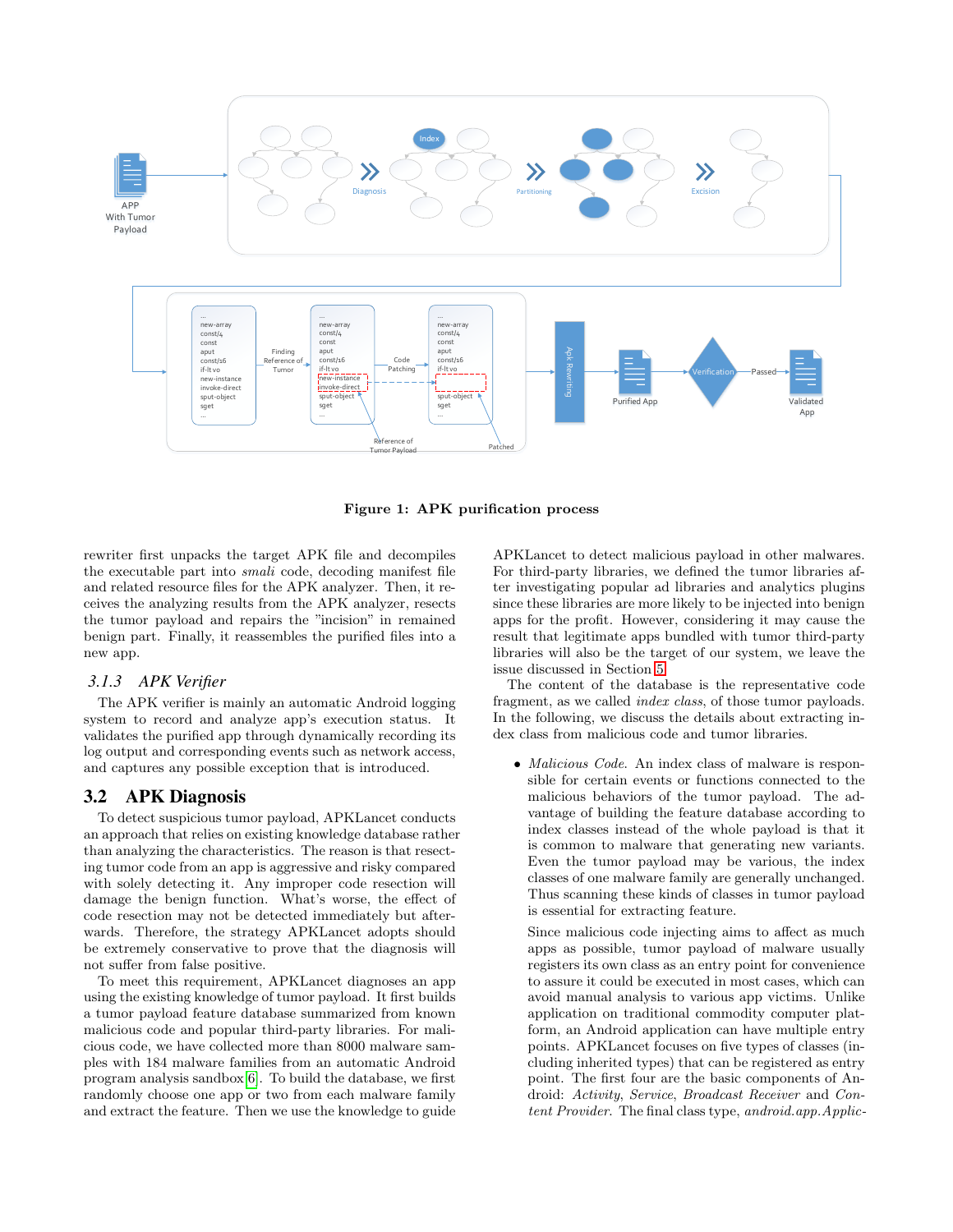ation, is the appointed class type of an app's main entry point and also considered in feature extracting. APKLancet only needs to scan these classes in a tumor payload and adds them into the tumor code feature database.

• Third-party Library. Unlike the malicious code, tumor third-party libraries such as popular ad libraries and analytic plugins are always well-documented, developerfriendly and less irregular. As a result, they usually offer a set of unified interfaces to developers for ease of use. It is not difficult for us to construct the tumor code feature database by selecting some of the most typical classes in the single library as the index classes(i.e., AdView in AdMob).

After constructing the feature database, APKLancet checks every class of an app that is one of the five entry point classes or representative classes of third-party libraries to find out the clue of tumor code. Different from signature-based detection of the malicious code that is frequently used in Antivirus, APKLancet compares the content of a class of the app with the feature database to identify the existence of any tumor code. In order to defeat the widely used code obfuscation technique, APKLancet leverages the fuzzy hashing content comparison technique proposed by DroidMOSS[\[23\]](#page-11-1) to detect whether a class in an app is similar to one of the tumor classes in our database. If such a class is detected, APKLancet will label it as the index class to help conduct tumor payload partitioning in the next stage.

## 3.3 Tumor Payload Partitioning

After obtaining suspicious index classes, the next thing is to partition all of the tumor payload inside an app. In detail, the task is to identify the entire tumor payload including inserted executable code and its corresponding declaration in manifest file, extra injected resource files and additional libraries. To fulfil this task, APKLancet makes use of program analysis technique to traverse the entire payload from the detected index classes. According to the type of tumor code, APKLancet deals them with different strategies.

#### *3.3.1 Third-party Library Partitioning*

The method APKLancet partitions third-party library is mainly based on the knowledge of its insertion style. In most cases, third-party library is a relatively independent module which allows the partitioning with feasibility. The bundling of a third-party library generally involves adding three categories of information: a supporting Java jar file, special meta-data tag, possible elements declared in layout XML files and a small amount of modification to the original code mainly for inserting new advertising View class.

Because library provider more or less publishes document to illustrate how to integrate the lib into an app, APKLancet leverages this information for partitioning the inserted library with ease. The inserted libraries are usually Java jar files attached to the APK and can also be decompiled. If AP-KLancet identifies suspicious index class in these libraries, the whole Java jar file is labeled as the tumor payload (i.e., the whole package com.google.ads.\* ). APKLancet further labels the inserted instructions in benign classes according to the reference relationship. In general, each class of benign code is searched to find any reference to any of the whole

tumor libraries. For instance, an AdView class is created as follows:

```
adView = new AdView(this);
adView.setAdUnitId(MY_AD_UNIT_ID);
adView.setAdSize(AdSize.BANNER);
```
APKLancet could recognize the reference relationship of the class AdView with the payload library, and hence label these instructions(in smali code) as part of the tumor payload. Finally, the meta-data tag and the elements in resource files are also labeled as part of the tumor payload.

#### *3.3.2 Malicious Code Partitioning*

For malicious code in an infected app, the situation is much more sophisticated. Unlike the situation of third-party library, systematic knowledge is lacked in partitioning malicious code. There is no document information for malicious code and it usually uses transformation technique to avoid being detected. Furthermore, instead of being injected as an independent Java package (as the style of third-party libraries bundling), malicious payload is sometimes injected into an existing Java package of benign parts to make the identification more difficult, even the payload is still a relatively independent module from the viewpoint of functionality. Hence APKLancet makes use of program dependency analysis technique to help partition. APKLancet uses Algorithm [1](#page-4-0) to search malicious code in an APK. The input of the algorithm include a set O of all classes in an APK and a set  $E$  containing the already identified malicious index classes. The output is a set  $M$  that contains the entire malicious class payload. The core part of the algorithm is the function  $Find\_invoke\_dest()$ . It is based on the program dependency graph of the app to extend the malicious class set. If the already identified malicious class invokes any method of a class that is not in system library, the invoked class should be added into the malicious class set.

<span id="page-4-0"></span>

| <b>Algorithm 1</b> Malicious Code Class Searching |
|---------------------------------------------------|
| Require:                                          |
| The set of class in an APK, $O$ ;                 |
| The set of malicious class in $O, E$ ;            |
| Ensure:                                           |
| The set of malicious code class, $M$ ;            |
| 1: $M = E$                                        |
| 2: repeat                                         |
| 3: $D = \emptyset$                                |
| 4: for all $m$ in $M$ do                          |
| $D \leftarrow Find\_invoke\_dest(m);$<br>5:       |
| $6:$ end for                                      |
| 7: for all $d$ in $D$ do                          |
| if d in $O$ AND d not in M then<br>8:             |
| 9:<br>$M \leftarrow d$                            |
| end if<br>10:                                     |
| end for<br>11:                                    |
| 12: <b>until</b> M is not modified                |
| 13: return $M$ ;                                  |

We choose a Java *class* as the basic unit in the algorithm for the reason that malicious payload is always composed of several complete classes. It is more likely for malware to construct a new class to perform malicious behavior instead of adding some malicious methods to specific benign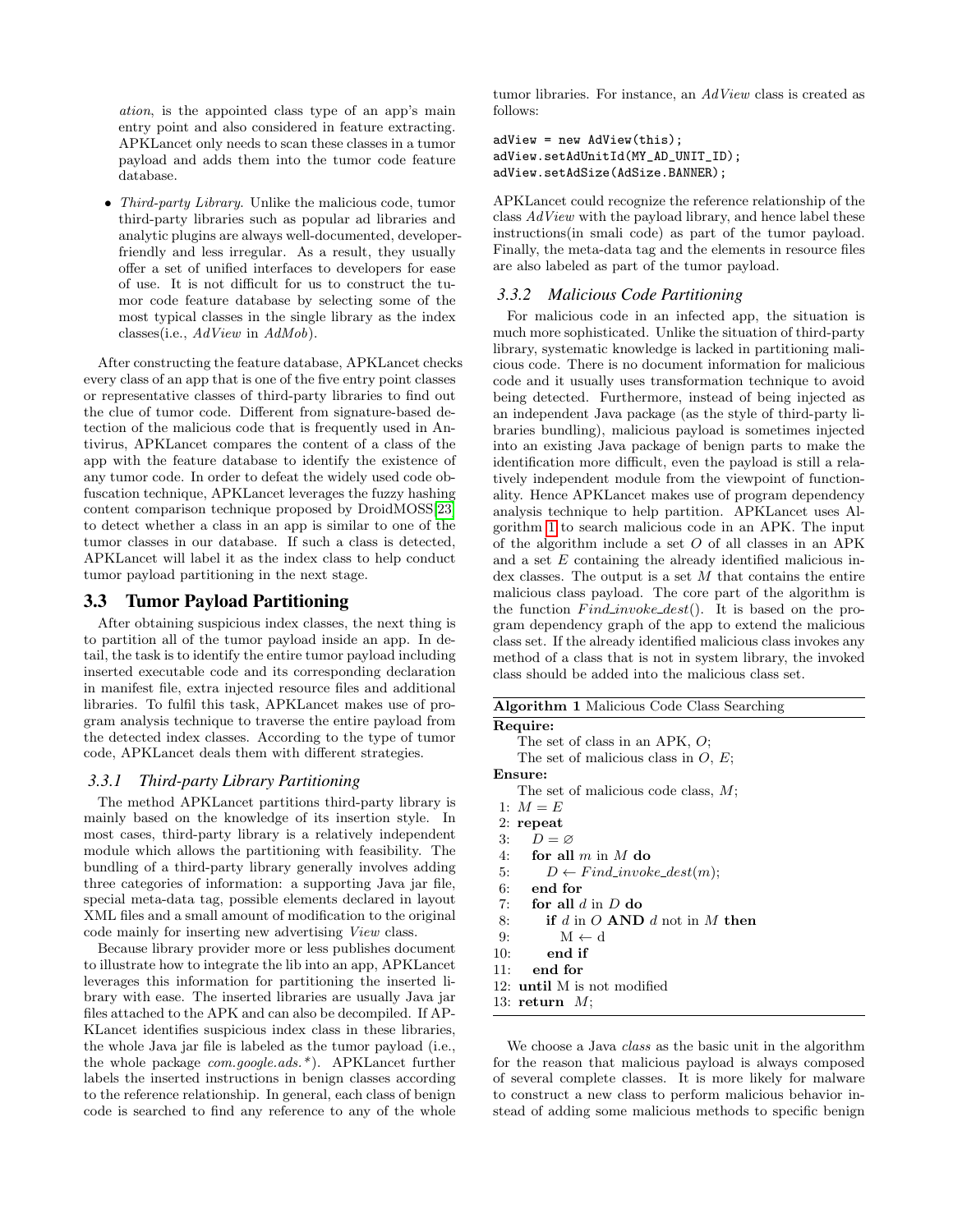classes because adding independent module is more suitable for large-scale deployment and needs less complicated manual analysis to various original apps to assure the modified apps still work.

## 3.4 Tumor Payload Resection

Although during tumor code partitioning stage an entire payload has been identified, tumor payload resection is nontrivial compared with the permission removal of app[\[16\]](#page-11-10). A payload contains both relatively independent third-party libraries and bundled code that is tightly interweaved with the host class. Therefore, simply resecting the entire payload will lead to an improper execution or even crash the app. Thus after partitioning tumor code payload, there still remains fixing work to be done. The key point is to repair the inserted code in benign code and information in the manifest file. APKLancet adopts a three-step repairing strategy, which is introduced in the following subsections.

#### *3.4.1 Entry Point Reverting*

An app declares many kinds of information in its manifest file. An inserted tumor code payload also declares its components in this file and adds or modifies entry points. In detail, we consider the following frequently used entry point modification approaches:

- 1. Directly added entry point. Tumor payload will directly register new Service, Broadcast Receiver and Activity in manifest file. Under certain condition, the tumor payload class is invoked.
- 2. Main entry point tampering. Some tumor code simply changes the original app's main entry point class (declared in the manifest file's  $\langle application \rangle$  tag or changed the ACTION\_MAIN Intent) to its own class. Through tampering the execution flow, it makes sure that the inserted module is invoked.
- 3. Entry point inheritance modification. One trick used by malicious code is to hide malicious entry point class through class inheritance. In this case, the original main entry point class is kept and malicious classes can hide themselves without being declared in manifest file. However, the inheritance relationship of main entry point class is modified. For instance, in Fig [2](#page-5-0) the entry point class com.normal.Activity is originally inherited from android.app.Activity, after the infection its superclass is changed to com.mal.Activity which is a malicious class. When the entry point class is executed, the malicious function in its super class is firstly invoked.

In order to make a fixed app work properly, APKLancet needs to handle manifest file to resect the entry point items related to tumor payload. Moreover, if the main entry point class is modified to be a tumor code class, APKLancet tries to recover the main entry point through searching a launcher class. Once a launcher class is found, APKLancet will use it as the new main entry point class. If no launcher class can be found, APKLancet will further search for benign Activity referred by current entry point class code, and uses the first found Activity as new entry point class. If again there is no candidate, APKLancet uses the first Activity declared in manifest file as the new entry point class. For the case of Entry point inheritance modification, we need to find the



<span id="page-5-0"></span>Figure 2: Entry Point Class Inheritance Modification

first super class of the original entry point class which is not in the tumor payload(i.e., android.app.Activity in Fig [2\)](#page-5-0), and recover the inheritance relationship.

#### *3.4.2 Benign Code Patching*

APKLancet can identify every invoke instruction in decompiled smali code and check whether a benign code class invokes a method of tumor code class. Further, the invoking can be divided into two cases: 1) the invoked method is an inherited method that overwrites the base method, and it belongs to a class of entry point class type (inherits from Activity, Service, Broadcast Receiver, Content Provider or Application class), 2) the invoked method belongs to a common class of tumor code payload.

For the first case, the invoked methods in tumor code generally overwrite the methods of base class (such as on- $Create()$  and are special for Android application execution model. Resecting this kind of methods will crash the app. In this situation, APKLancet will replace the invoked methods in tumor code class with the methods of its direct base class (already fixed in inheritance recovery). For the second case, we consider the invoking instruction and its data-dependent instructions are inserted. Therefore, APKLancet analyzes the following instructions that depend on the return value of this invoking instruction, and patches the invoking instruction as well as following data-dependent instructions with *nop* instruction.

APKLancet will also scan the decompiled smali code to find any object reference relationship between benign code class and tumor code class. Again, if an object reference is found, APKLancet uses data dependency analysis to find other instructions and objects that are data-dependent to this object and then get it resected.

#### *3.4.3 Payload Resection*

After the fixing of benign code classes, APKLancet resects tumor code directly. In addition, APKLancet checks resource files related to tumor code. Native libraries(.so) and Java libraries(.jar) that are used by tumor code only, file under the lib and assets directory that are only referred by tumor code are all considered as part of the tumor payload, and should be resected.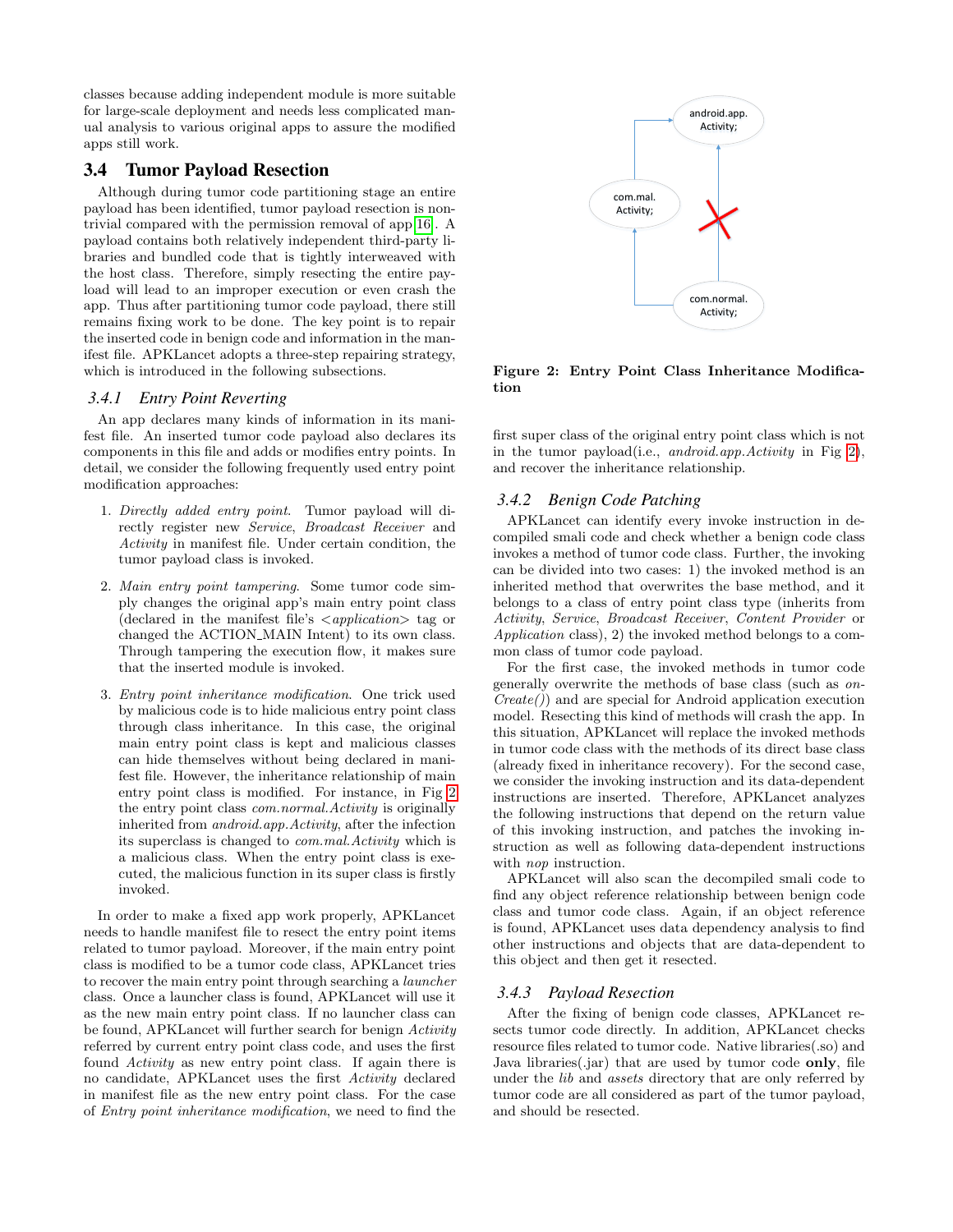| Tumor payload        | Classes  | Items         | Resources | Reference | Entry    |
|----------------------|----------|---------------|-----------|-----------|----------|
|                      | resected | resected in   | resected  | patching  | point    |
|                      |          | manifest file |           |           | patching |
| ADRD                 | 25       | 5             | 0         | No        | No       |
| BaseBridge Variant.A | 17       | $\mathbf{0}$  |           | Yes       | Yes      |
| BaseBridge Variant.B | 69       | 10            | 3         | Yes       | Yes      |
| BaseBridge Variant.C | 20       | 3             | 4         | Yes       | No       |
| DroidDream           | 10       | 3             | 5         | No        | Yes      |
| DroidKungFu          | 13       | 3             | 5         | Yes       | No       |
| DroidKungFu2         | 13       | 3             | 5         | Yes       | No       |
| Geinimi Variant.A    | 105      |               |           | Yes       | Yes      |
| Geinimi Variant.B    | 85       | 3             | 0         | No        | Yes      |
| <b>PJAPPS</b>        | 22       | 3             |           | No        | No       |

Table 1: Characteristic of Different Tumor Payload

## 3.5 Verification

APKLancet introduces a verification process to assure that the purified app is able to work properly and the purification process does remove the unwanted behavior. It evaluates the purification from the aspects of both feasibility and effectiveness.

#### *3.5.1 Feasibility*

APKLancet adopts a very conservative strategy, which does not allow new exception to crash the host app after the purification. The verification work for purified app contains two steps. First, the tested app is launched before purification and operated manually, and the Android's logcat output is collected. Second, after the purification the tested app is launched again with the same operation. APKLancet will check the logcat output and compare it with the previous record to determine whether the application is being executed normally or throws any exception or crashes due to the purification.

APKLancet does not adopt random test methodology such as testing using Android Monkey. Instead, to assure the purified APK is still able to work properly, APKLancet needs the involvement with manual test to deal with complex GUI interactions such as password login.

#### *3.5.2 Effectiveness*

APKLancet evaluates the effectiveness of the tumor code excision both statically and dynamically. The static evaluation approach adopted by APKLancet takes advantage of online malicious code analysis engine. The purified APK, if containing tumor code beforehand, is submitted to Virus-Total[\[7\]](#page-10-11) to check whether the malicious feature still exists. This approach evaluates whether the purification does identify the malicious feature. The purified app is also executed on real device for APKLancet to collect logcat output and verify whether the features such as advertising is resected.

#### 4. EVALUATION

#### 4.1 General Testing

We tested APKLancet with repackaged apps from online sandbox system Sanddroid<sup>[\[6\]](#page-10-10)</sup>. Table [1](#page-6-0) shows the result that how APKLancet splits the typical tumor payloads. The result shows that for each payload at least 10 classes are resected during the purification process. To be more clear, we <span id="page-6-0"></span>define different purification results of one malware family as different variants and label it in the form of *Variant.A*, etc. From the results, we can see that nearly all the malwares added or modified entry point of the original apps and it is quite common for malwares to conduct simple modification to benign part of the original app or add extra resource files such as native libraries or jar files to inject malicious behaviors.

In order to further effectively evaluate APKLancet, we randomly choose 16 apps from each malware family in our malware collection (we elaborately avoid those samples we used to build feature databases though the malware family they belong to should be included in our feature databases). The characteristic of the chosen apps is that not only do they contain either malicious code or third-party libraries (some of them contain both), but all of these apps are also able to execute well on latest version of the Android OS on mainstream devices. We evaluate the sophisticated result of malicious code purification. First, all of the tested apps worked properly and did not terminate by exception according to our manual test and Android's logcat output. Also, as Table [2](#page-7-0) shows (malware family information given by AegisLab Antivirus), all of the samples experience a dramatic decrease in VirusTotal detection result after the purification, which means the tumor payload purification is effective and malicious behaviors are resected from these malwares to some extent. Although more than half of the samples are not detected by any anti-virus engines in VirusTotal, we also notice that a few anti-virus engines in VirusTotal still regard the purified apps as malicious. After manually checking those purified samples, we find that the same anti-virus engine classifies the sample as a different malware family in most cases. The root cause for the alert information is that some third-party libraries such as analytics plugins and ad libraries are still remained in the app, but are not defined as tumor payload either by APKLancet or other majority of Antivirus. Therefore, we treat this as false positive alert.

We also evaluate the effectiveness of resecting typical ad libraries. After purification of the tested app with AdMob library, advertisement in app's UI is gone.(See Fig [3\)](#page-7-1). What's more, such outputs (i.e., URL of AdMob or Javascript code) that indicate the existence of AdMob, are not found in logcat output after purification. At the meantime, other log information created by benign code generally appears repeatedly before and after the purification. Another case is app with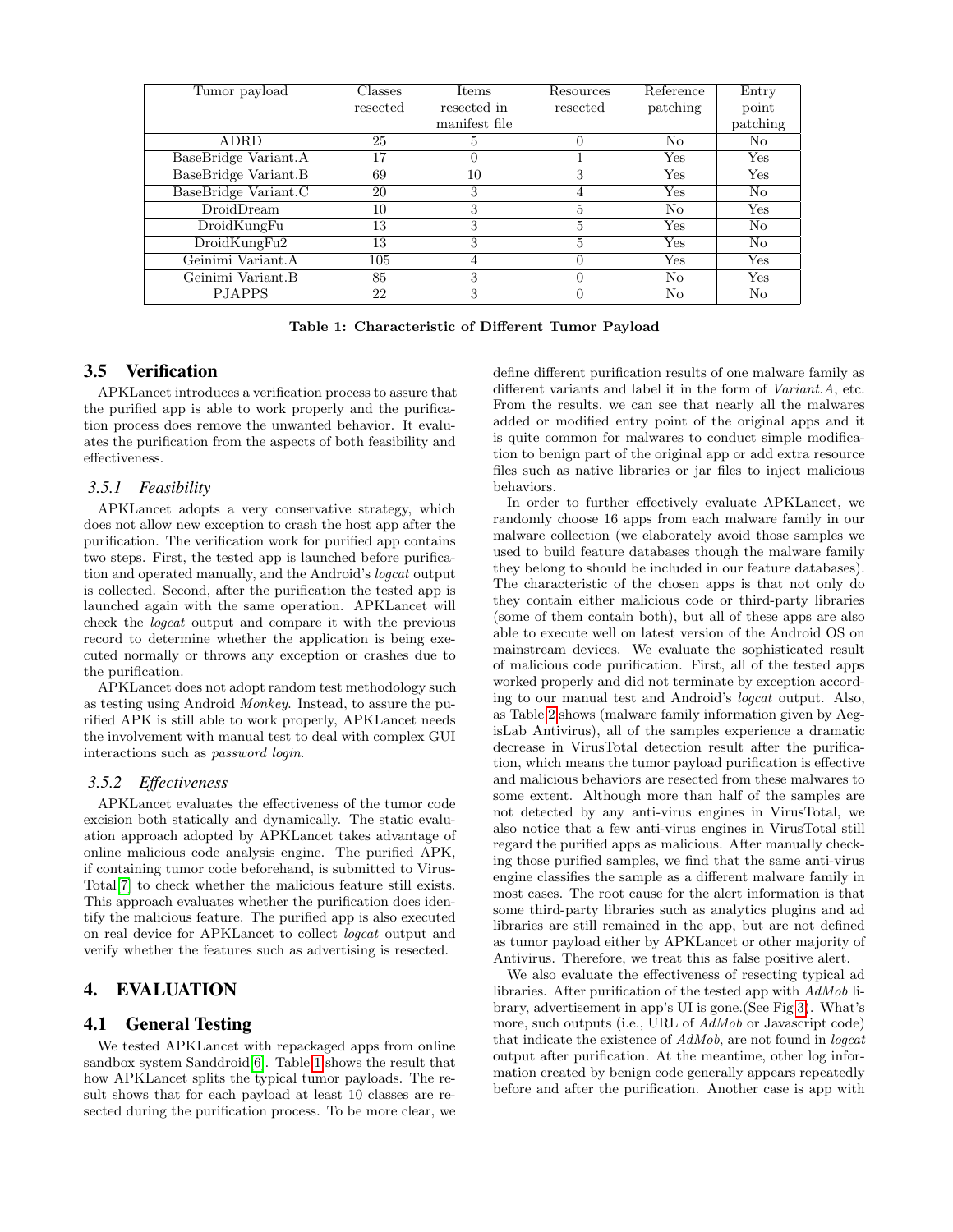| Package Name                        | Malware Family | <b>Before Purification</b> | After Purification |
|-------------------------------------|----------------|----------------------------|--------------------|
| com.appspot.swisscodemonkeys.steam  | ADRD           | 26/47                      | 3/47               |
| com.bytedroid.liveprints            | ADRD           | 35/47                      | 0/44               |
| com.caiping                         | BaseBridge     | 30/45                      | 1/48               |
| com.computertimeco.minishot.android | BaseBridge     | 32/48                      | 0/47               |
| com.game                            | BaseBridge     | 34/48                      | 0/47               |
| com.hyxen.taximeter.app             | BaseBridge     | 34/48                      | 0/45               |
| com.power.SuperSolo                 | DroidDream     | 38/47                      | 0/46               |
| super.mobi.eraser                   | DroidDream     | 37/47                      | 3/47               |
| com.andtutu.stetris                 | DroidKungFu    | 33/47                      | 0/46               |
| com.eguan.update                    | DroidKungFu    | 34/47                      | 0/47               |
| com.bottleworks.dailymoney          | DroidKungFu2   | 35/47                      | 3/46               |
| com.allen.txthej                    | DroidKungFu2   | 36/47                      | 4/46               |
| chaire1/mm                          | Geinimi        | 33/47                      | 0/48               |
| com.aac.cachemate                   | Geinimi        | 33/47                      | 1/47               |
| com.electricsheep.dj                | Geinimi        | 33/48                      | 1/47               |
| cn.jingling.motu.photowonder        | <b>PJAPPS</b>  | 32/47                      | 0/46               |

|  | Table 2: VirusTotal Detection Result |  |
|--|--------------------------------------|--|
|  |                                      |  |



Figure 3: Advertisement Resection

Flurry library. If the Flurry library is loaded, logcat outputs the following information:

```
D/FlurryAgent: Starting new session
```
D/FlurryAgent: Sending report to: http://data.flurry.com/aar.do D/FlurryAgent: Report successful

Such information would not be found in the purified app even for the same user operation is performed.

# 4.2 Case Study I: BaseBridge and Wooboo

The first case we studied is a repackaged app *com.caiping*. APKLancet extracts the fuzzy hashing feature of every entry point class of the apps. Compared with the feature database built before, in this app 10 classes (*com.android.view.custo* $m.*$ ) are detected to be tumor code index classes. Then APKLancet identifies the payload using Algorithm [1](#page-4-0) taking these index classes as input, and finds out class jackpal.androidterm.Exec and all classes of com.sec.android.providers.drm.\* are also tumor code.

After locating tumor code payload, APKLancet discovers that the direct base class of main entry point caiping <span id="page-7-0"></span>class, the BaseAActivity class, which is not declared in the manifest file, is suspicious and connected to the feature of BaseBridge malware family.

```
.class public Lcom/caiping/caiping;
.super Lcom/android/view/custom/BaseAActivity;
.source "caiping.java"
```
That means the malicious code modifies the class inheritance to make the BaseAActivity class execute before the original entry point class. If APKLancet simply resects the BaseAActivity class, the inheritance of caiping class is broken. APKLancet thus redirects the base class of caiping class to the base class of BaseAActivity, android.app.Activity.

<span id="page-7-1"></span>After fixing the original inheritance of the main entry point class, APKLancet checks references in benign code and finds 4 method-invoking references (*onCreate*,  $\langle init \rangle$ , onCreateOptionsMenu and onOptionsItemSelected) of the BaseAActivity class in benign code. All of these references locate in the main entry points class com.caiping.caiping. As we mentioned above, class caiping is a derived class of the malicious class BaseAActivity, and the base class of BaseAActivity is android.app.Activity. These 4 methodinvoking references should point to the methods in class android.app.Activity, APKLancet hence patches the invoking instruction through replacing the invoked method's class from BaseAActivity to android.app.Activity. For the tumor object reference in this app, no data-dependent relationship is found and APKLancet just resects any direct reference of Lcom/android/view/custom/BaseAActivity in the benign code. APKLancet also cleans the declaration of the tumor code class in manifest file.

Finally, according to the string searched in smali code,

```
const-string v0, "androidterm"
invoke-static {v0},
    Ljava/lang/System;->
        loadLibrary(Ljava/lang/String;)V
```
The related androidterm library (libandroidterm.so) should be resected.

After the purification and repackaging, the new app is able to work. However, the test result of VirusTotal demonstrates that 15 out of 47 antivirus engines still report the app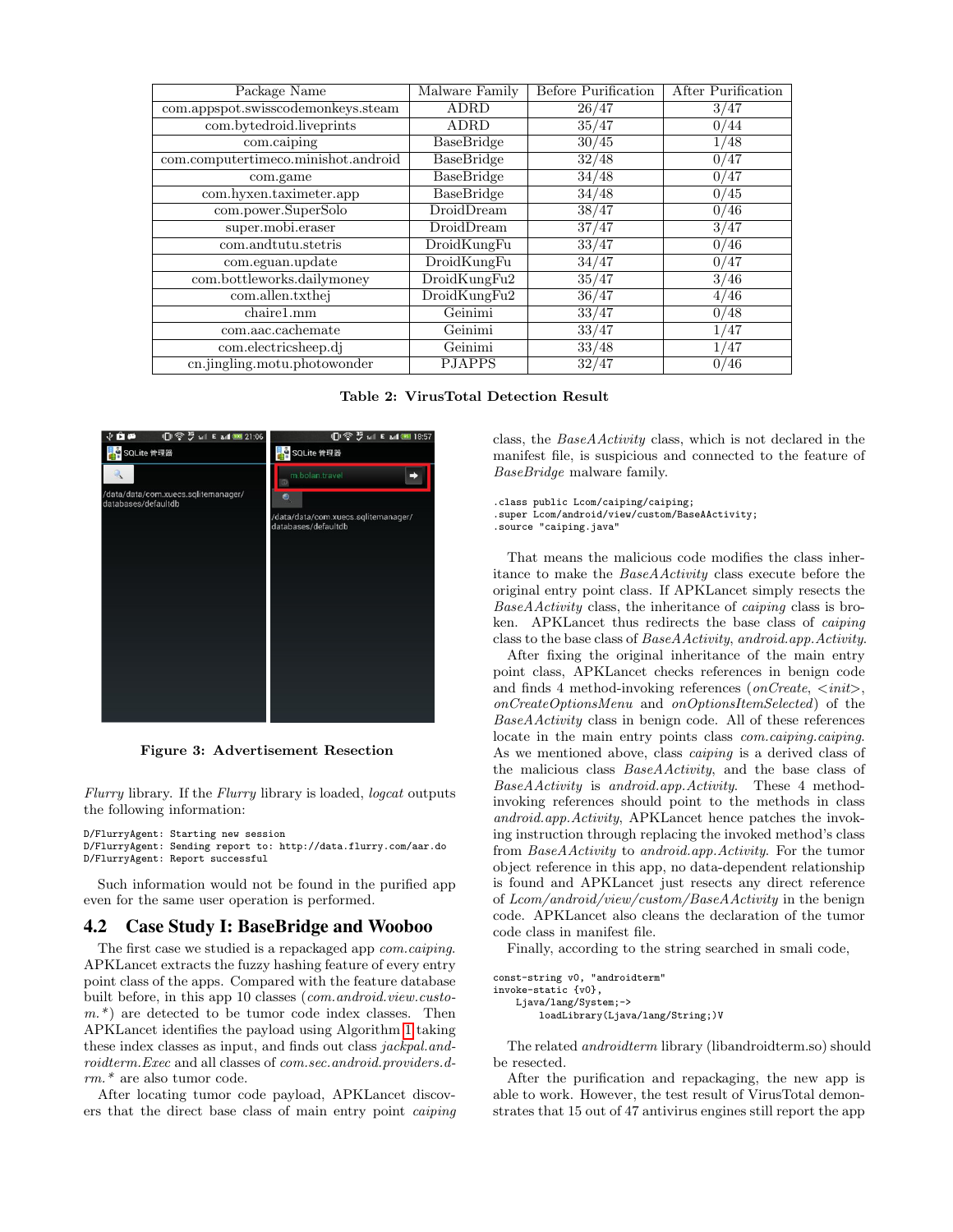as malware and most of them classified it as Wooboo malware. We manually check the app and find that it contains an unauthorized advertising library Wooboo. So we add the Wooboo library's feature into APKLancet's database and reexecute the purification process. Relying on the knowledge of Wooboo directly, we regard the WoobooAdView as its index class and label the whole package where the index class locates as the payload. This time APKLancet partitions all classes of *com.wooboo.adlib\_android.*\* as tumor payload.

In benign code APKLancet find four references of the tumor payload. All these references directly refer to the class com.wooboo.adlib\_android.WoobooAdView, hence AP-KLancet recursively resects dependent instructions and definitions. After the purification, the purified app still works properly under manual testing. And all 47 engines of Virus-Total report no threat for this purified app.

## 4.3 Case Study II: Geinimi

The second case is an app *com.electricsheep.dj* containing malicious code of Geinimi malware family. According to APKLancet's feature database, the following classes are identified as the index classes,

```
com.geinimi.AdServiceReceiver;
com.geinimi.AdService;
com.geinimi.custom.Ad1020_102001;
```
Then, using the index classes as input, APKLancet executes Algorithm [1](#page-4-0) and partitions classes com.geinimi.\* as the tumor code payload. After the partitioning of tumor code payload, APKLancet checks references in benign code and finds no reference to the tumor code payload. However, APKLancet finds that in manifest file the main entry point will be missing if the tumor code is resected. According to the fixing policy of APKLancet, the replaced main entry point should be first found in all launcher classes declared in its manifest file(See Fig [4\)](#page-9-0). In this case, APKLancet finds DroidJumpActivity is the proper candidate and defines it as the new main entry point class. Further analysis shows that the inserted malicious entry point class will first perform its own function, and then starts the DroidJumpActivity class. The code fragments selected from several smali files to illustrate the behavior of launching the original entry point is showed as followed(code fragment of exception handler part is omitted):

```
AdService.smali:
```

```
...
  const-string v0,
    "com.electricsheep.dj.DroidJumpActivity"
  sput-object v0,
   Lcom/geinimi/AdService;->a:Ljava/lang/String;
...
AdActivity.smali:
...
sget-object v1,
   Lcom/geinimi/AdService;->a:Ljava/lang/String;
  invoke-static {v1}, Ljava/lang/Class;->
   forName(Ljava/lang/String;)Ljava/lang/Class;
  move-result-object v0
  new-instance v1, Landroid/content/Intent;
  invoke-direct {v1, p0, v0},
    Landroid/content/Intent;->
```
<init>(Landroid/content/Context;Ljava/lang/Class;)V invoke-virtual {p0, v1},

```
Lcom/geinimi/AdActivity;->
  startActivity(Landroid/content/Intent;)V
```

```
...
```
It proves that APKLancet's fixing policy effectively recovers the original entry point.

# 4.4 Case Study III: AdMob and Flurry

In this subsection, two popular third-party libraries, Ad-Mob and Flurry, are studied to illustrate the effectiveness of APKLancet's purification. Actually AdMob and Flurry are benign third-party ad libraries, but they may be injected into legitimate apps by attackers for profit. What's more, they are typical full functional third-party ad libraries and thus are good cases for demonstrating the excision process and evaluating the purification.

The case for illustrating  $AdMob$  purification is an app whose package name is com.xuecs.sqlitemanager. APKLancet lists the class AdView as index classes in the feature database and identifies the whole package of com.google.ads.\*, which contains the index class, as tumor payload. Then APKLancet resects all the method invoking and object references from the benign code to the tumor code, including 3 invoke instructions with the same pattern, 1 object reference and several further dependent instructions in benign code. For the case of Flurry, the sample is an app com.electricsheep.dj. Also, APKLancet constructs the feature database by listing FlurryAgent as index class and then resects the tumor payload *com.flurry.android.*\*. After that, APKLancet searches the benign code and finds several method invoking instructions related to tumor payload, including onStartSession, onEvent, onEndSession, etc.

One problem of the ad libraries purification is that Java class is often referred in resource files (i.e., layout XML or manifest). And this kind of information is not fixed and cannot be detected with the knowledge of feature database. For instacne, in main.xml file an AdMob's AdView element is referred as:

```
<com.admob.android.ads.AdView android:id="@id/ad"
   android:layout_width="fill_parent"
   android:layout_height="48.0dip"
   admobsdk:backgroundColor="#ff00b8f5"
   admobsdk:textColor="#ffffffff"
   admobsdk:keywords="Android game droid jump" />
```
To solve this issue, the analysis of APKLancet for tumor payload not only deals with reference in code part but also in resource part. The patching of resource files is relatively easy because APKLancet could resect this kind of declaration directly.

# <span id="page-8-0"></span>5. LIMITATIONS

In this paper we do not focus on identifying the repackaged app which have been extensively studied[\[25\]](#page-11-11). One essential requirement for the repackaging detection is that the detection needs the knowledge of the original app. Actually, there is no one-size-fits-all approach to find the knowledge of the original app. It seems that the certificate of an APK could help identify its provenance. The problem is that Android allows either a certificate from the certificate authority or a self-signed certificate. Thus it is not able to trust an APK only through the certificate. Best practice suggests that Google Play is the trust source for validating APK. But even some APKs on Google Play are also repackaged version of other applications. And not all of the applications can be found on Google Play. Actually in China some famous applications(e.g., WeChat with more than 500 million users) cannot even be downloaded from Google Play. Thus, Our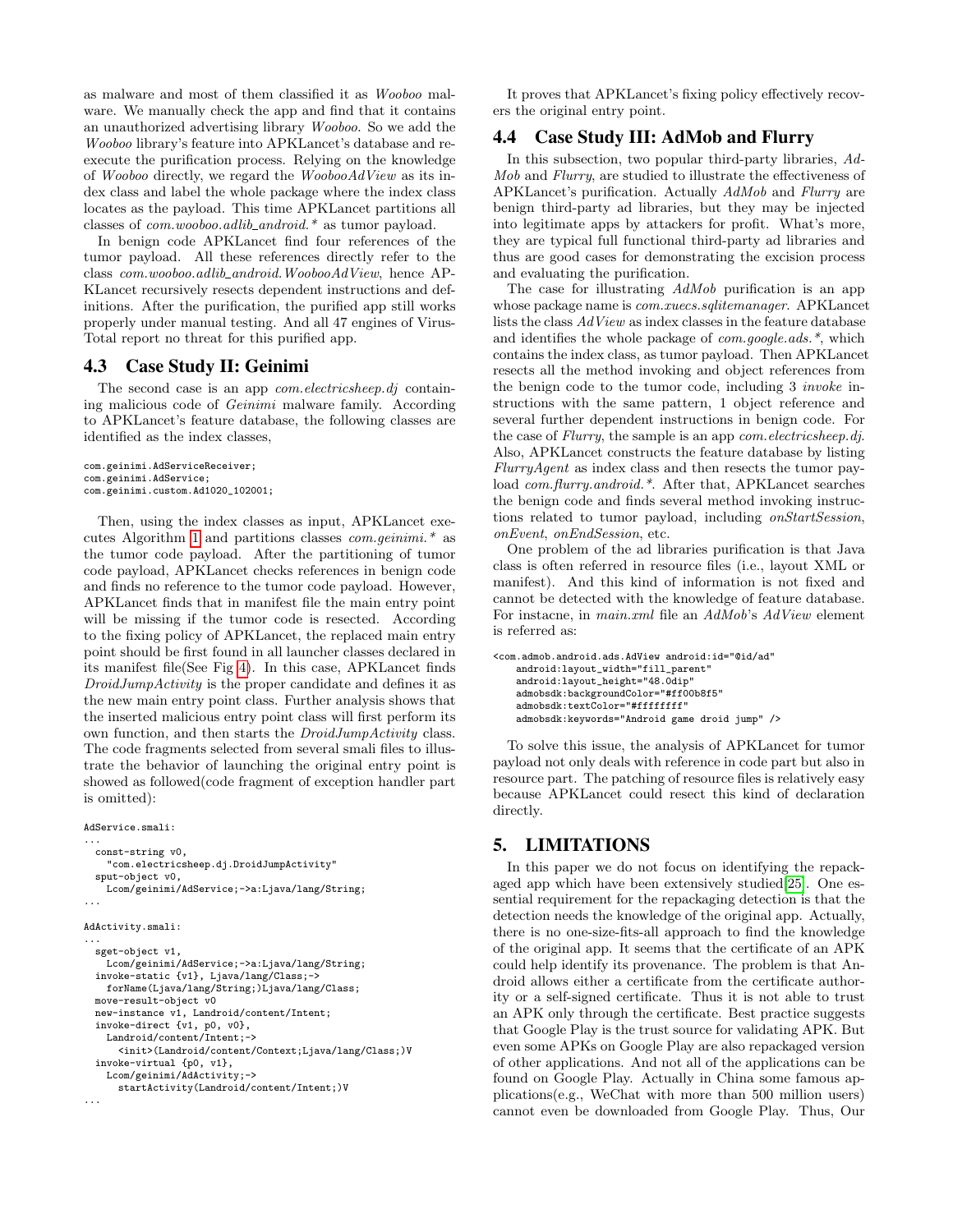

Figure 4: Main Entry Point Fixing

APKLancet system focuses on the tumor payload ignoring whether it is a repackaged app or not. APKLancet adopts the policy of splitting any unrelated modules and resecting them to assure the security.

Since our work does not include repackaging detection, we do not distinguish whether the third-party libraries such as ad libraries are imported by the original developers or injected by malicious authors. We argue that the choice of purification of third-party libraries should depend on the end user. APKLancet hence just prompts the existence of any potentially unwanted ad library based on the permissions it requires, and the end user may decide whether to resect it or not.

Our work assumes that the tumor code is embedded as a module not closely interweaving with the host app. Although this assumption stands in most cases, some undesirable behaviors may still remains inside the application if the tumor code author binds the tumor code with the benign function cautiously. However this may not happen frequently for the cost is generally very high(a profitless work seldom lasts). What's more, we purify the apps according to the index classes in feature database, so benign apps that generally do not include the index classes will not be affect by APKLancet.

Finally, this work does not focus on the detection of malware. Our APKLancet relies on the tumor payload feature database built on existing knowledge of the undesirable code. As a result, APKLancet could only deal with the analyzed malicious tumor payload, and because APKLancet is mainly a static analysis based system, it is not able to control the dynamically loaded code. However, the goal of APKLancet is only to purify the application with undesirable code so that it is good enough to be used again. It adopts conservative strategy to only deal with apps that it can be purified. It is a simple but effective approach to prevent the known malicious tumor payload. APKLancet may not able to purify any tumor payload perfectly, but it helps deal with the known ones and can co-operate with other ac<span id="page-9-0"></span>cess control system to counter other unknown undesirable code.

# 6. RELATED WORK

#### 6.1 Malware Analysis

Previous work on tumor payload analysis has mainly focused on malicious code analysis. Automated analysis tools are also developed to help detect malicious code and different evaluation schemes are adopted. DroidRanger[\[25\]](#page-11-11) detects malicious applications by using both permission-based behavioral footprint and heuristics-based filtering scheme. RiskRanker[\[13\]](#page-11-12) performs large-scale security risk analysis for zero-day malware detection. Researchers have also systematically characterize Android malwares from various aspects including installation methods, activation mechanisms as well as the nature of carried malicious payload[\[24\]](#page-11-0).

Our study does not lead to malware detection. The purpose is to resect the tumor payload with the help of existing summarized knowledge. On one hand, malware detection and analysis contribute a lot to tumor payload identification. On the other hand, our APKLancet system pays attention to tumor payload, which contains not only malicious code but also potentially risky third-party libraries. It needs to address challenges brought by tumor payload purifying and host apps fixing.

Our work is the first to measure the effectiveness of tumor payload purification. Although our work relies on existing knowledge of tumor code, we believe that most tumor payload in repackaged applications are not novel, especially for its injection style.

# 6.2 Repackaging Detection

Tumor payload detection and analysis is closely connected to the problem of detecting repackaged legitimate app, which is often injected with malicious payload. Studies vary from pair-wise comparison to scalable detection. DNADroid[\[8\]](#page-10-3) computes the similarity between two Android applications by comparing program dependency graph to detect applica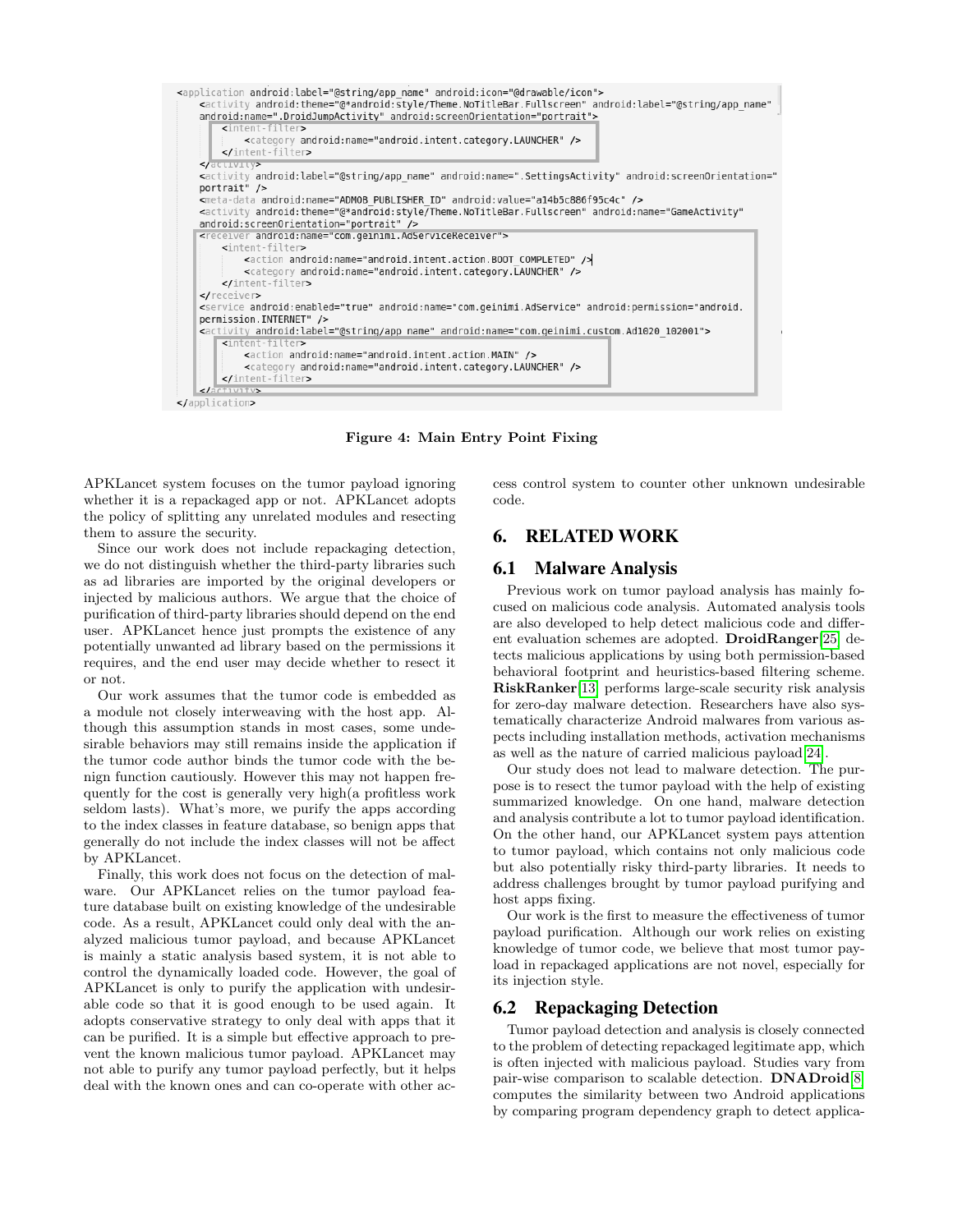tion copying and cloning. And DroidMOSS[\[23\]](#page-11-1) systematically detects repackaged apps on third-party Android marketplaces by applying fuzzy hashing technique to measure an app's similarity and then compares apps in pair. An-Darwin[\[9\]](#page-10-4) uses a scalable approach rather than comparing apps pairwise to detect similar Android applications based on semantic information. PiggyApp[\[22\]](#page-11-3) scalably detects piggybacked Android applications by organizing various feature vectors from apps into a metric space and applying line-arithmic search algorithm. The prior works mainly focus on the similarity of the repackaged app and the original one, while our work assumes that the target of our system contains not only the repackaged apps but also some apps with tumor payload injected by their authors. In this case, APKLancet can deal with the tumor payload without the support of the reference app.

# 6.3 Advertisement Splitting

Advertisement is controversial in Android app. An ad library embedded in an app may send information about the device and user to the ad server, thus raising concerns about user privacy. Studies suggest isolating the advertising or even separating it from the application process.

AdSplit[\[18\]](#page-11-7) extends Android to separate advertising from applications and leverage QUIRE's mechanisms to let the remote server validate the authenticity of client-side behavior. AFrame[\[21\]](#page-11-6) provides a developer a friendly method to isolate untrusted third-party code from the host applications including process, permission, display and input isolation. AdDroid<sup>[\[17\]](#page-11-8)</sup> introduces a new advertising API and corresponding advertising permissions to separate privileged advertising functionality from host applications. All of these schemes require to extend the Android system trying to separate advertisement from host apps. In comparison, AP-KLancet does not need to modify the Android system and introduces no performance latency.

# 6.4 App Rewriting

Many fine-grained permission control systems use application rewriting technique to implement sensitive API invoking management. Aurasium[\[20\]](#page-11-5) repackages applications to attach user-level sandboxing and policy enforcement code for the aim of monitoring applications' behavior about security and privacy violation. In-App Reference Monitors(I-ARM)[\[10\]](#page-10-5) rewrites the Dalvik bytecode of applications to enforce the security policies the framework users specified towards a set of security-sensitive API methods. Dr. Android[\[15\]](#page-11-4) introduces a novel framework to address the issue that many applications are allowed broader access than required by adding finer-grained permissions. APKLancet also rewrites the app. But instead of adding instrumentation code or extra libraries to monitor the behavior of the app, it directly resects the undesirable part to enforce access control policy, which is more concise.

# 7. CONCLUSION

Android apps are vulnerable to repackaging attack and the undesirable code (tumor code) bundling is becoming a popular way of spreading malicious behavior. Based on the fact that the tumor code in Android APK is usually characteristic and relatively independent in the app, it is possible to resect the tumor from the original APK. In this paper, we propose an effective tumor code diagnosis and purification system called APKLancet. It consists of three components, the APK analyzer, APK rewriter and APK verifier, and carries out the workflow by four stages: 1) diagnosing the tumor code relying on an existing knowledge database, 2) partitioning the tumor payload from the host app, 3) excision of the tumor code and restoring the benign function, and 4) verifying the app's benign function. APKLancet has been applied to apps with typical tumor payloads and our analysis indicates that it is feasible to defend the undesirable behaviors through app's purification.

# 8. ACKNOWLEDGEMENT

This work is supported by National Natural Science Foundation of China (No.61103040), National Science and Technology Major Projects (Grant No.2012ZX03002011), and Technology Innovation Project of Shanghai Science and Technology Commission (No.13511504000). We also appreciate Wenjun Hu, the author of SandDroid[\[6\]](#page-10-10), for providing the valuable malware samples.

### 9. REFERENCES

- <span id="page-10-2"></span>[1] 1.2 percent of google play store is thief-ware, study shows. [http://tinyurl.com/kvf7xvc]( http://tinyurl.com/kvf7xvc ). Online; accessed Nov-2013.
- <span id="page-10-7"></span>[2] Ad networks - android library statistics. <http://www.appbrain.com/stats/libraries/ad>.
- <span id="page-10-1"></span>[3] Ad vulna: A vulnaggressive (vulnerable & aggressive) adware threatening millions. <http://tinyurl.com/pv4wts3>. Online; accessed Nov-2013.
- <span id="page-10-9"></span>[4] android-apktool, a tool for reverse engineering android apk files. [http://code.google.com/p/android-apktool/]( http://code.google.com/p/android-apktool/ ). Online; accessed Nov-2013.
- <span id="page-10-0"></span>[5] Android torch app with over 50m downloads silently sent user location and device data to advertisers. <http://tinyurl.com/mhfyv3r>. Online; accessed Nov-2013.
- <span id="page-10-10"></span>[6] Sanddroid - an automatic android program analysis sandbox. <http://sanddroid.xjtu.edu.cn/>. Online; accessed Nov-2013.
- <span id="page-10-11"></span>[7] Virustotal - free online virus, malware and url scanner. <https://www.virustotal.com/>note= Online; accessed Nov-2013,.
- <span id="page-10-3"></span>[8] J. Crussell, C. Gibler, and H. Chen. Attack of the clones: Detecting cloned applications on android markets. In Computer Security–ESORICS 2012, pages 37–54. Springer, 2012.
- <span id="page-10-4"></span>[9] J. Crussell, C. Gibler, and H. Chen. Andarwin: Scalable detection of semantically similar android applications. In Computer Security–ESORICS 2013, pages 182–199. Springer, 2013.
- <span id="page-10-5"></span>[10] B. Davis, B. Sanders, A. Khodaverdian, and H. Chen. I-arm-droid: A rewriting framework for in-app reference monitors for android applications. Mobile Security Technologies, 2012, 2012.
- <span id="page-10-8"></span>[11] A. Desnos. Androguard: Reverse engineering, malware and goodware analysis of android applications... and more (ninja!).
- <span id="page-10-6"></span>[12] A. P. Felt, M. Finifter, E. Chin, S. Hanna, and D. Wagner. A survey of mobile malware in the wild.